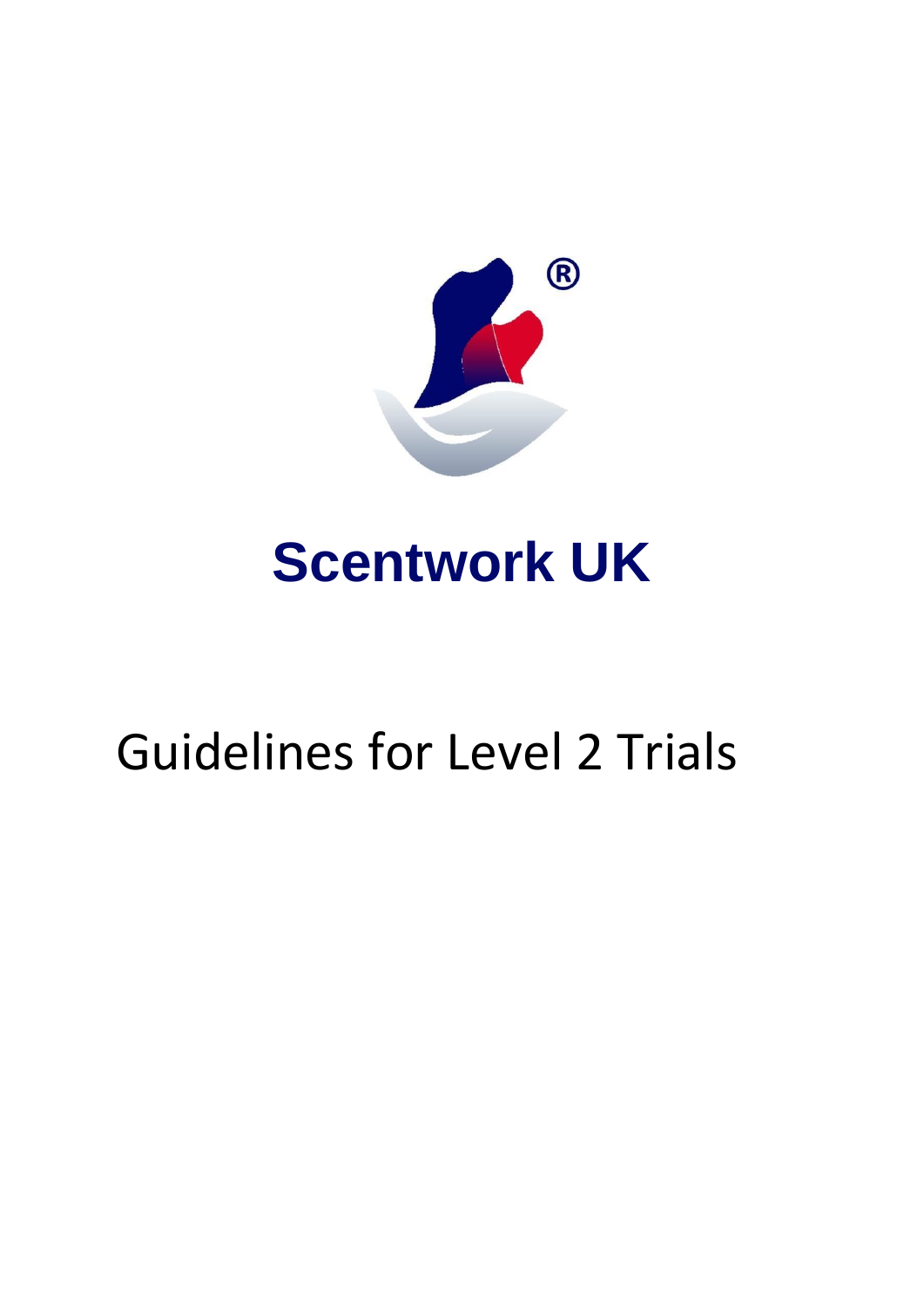

## **The Test involves 4 timed searches**

- 1) The dog to find one scented article on one of 8 chairs arranged around 2-4 tables and one scented article around the perimeter of the room of the same scent. Total 2 finds of the same odour.
- 2) The dog to find two scented articles, of the same scent, hidden amongst 10-15 large judges items brought by the judge in a 'marked out' outdoor area approximately 6 x 6m in size. The area can be of any shape.
- 3) The dog to find two scented articles of the same scent hidden on one of the following:
	- The exterior of two of three cars/ vans
	- On a wall approximately 15m in length
	- One on a vehicle and one on a wall approximately 10m in length.
	- One on one of two vehicles and the other on a 5m wall.
- 4) The dog to find two scented articles, of the same scent, indoors amongst 10-15 containers.

There will be a draw for each of the tests to determine the running order of the teams. Dogs can be on or off lead. The length of time allowed for each search will be 5 minutes.

Competitors can choose to end any search before the 5 minutes is up, even if both scented items weren't found. The time recorded for the search will be the time the competitor ended the search. The competitor can continue to work the other three searches and can still pass providing 6 out of 8 scented articles have been found in total.

## **Marking System**

|               | 1) Tables, chairs and perimeter | 25  |
|---------------|---------------------------------|-----|
| 2)            | <b>Exterior Search</b>          | 25  |
| 3)            | Vehicle/Wall Search             | 25  |
| 4)            | Boxes & Luggage                 | 25  |
| $Total =$     |                                 | 100 |
| Pass Mark $=$ |                                 |     |

The team must find 6 out of 8 scented articles to pass the overall test.

Allocation of marks – 10 points for the handler calling the 'Alert/Find' correctly for each scented article and 5 points if no deductions are made.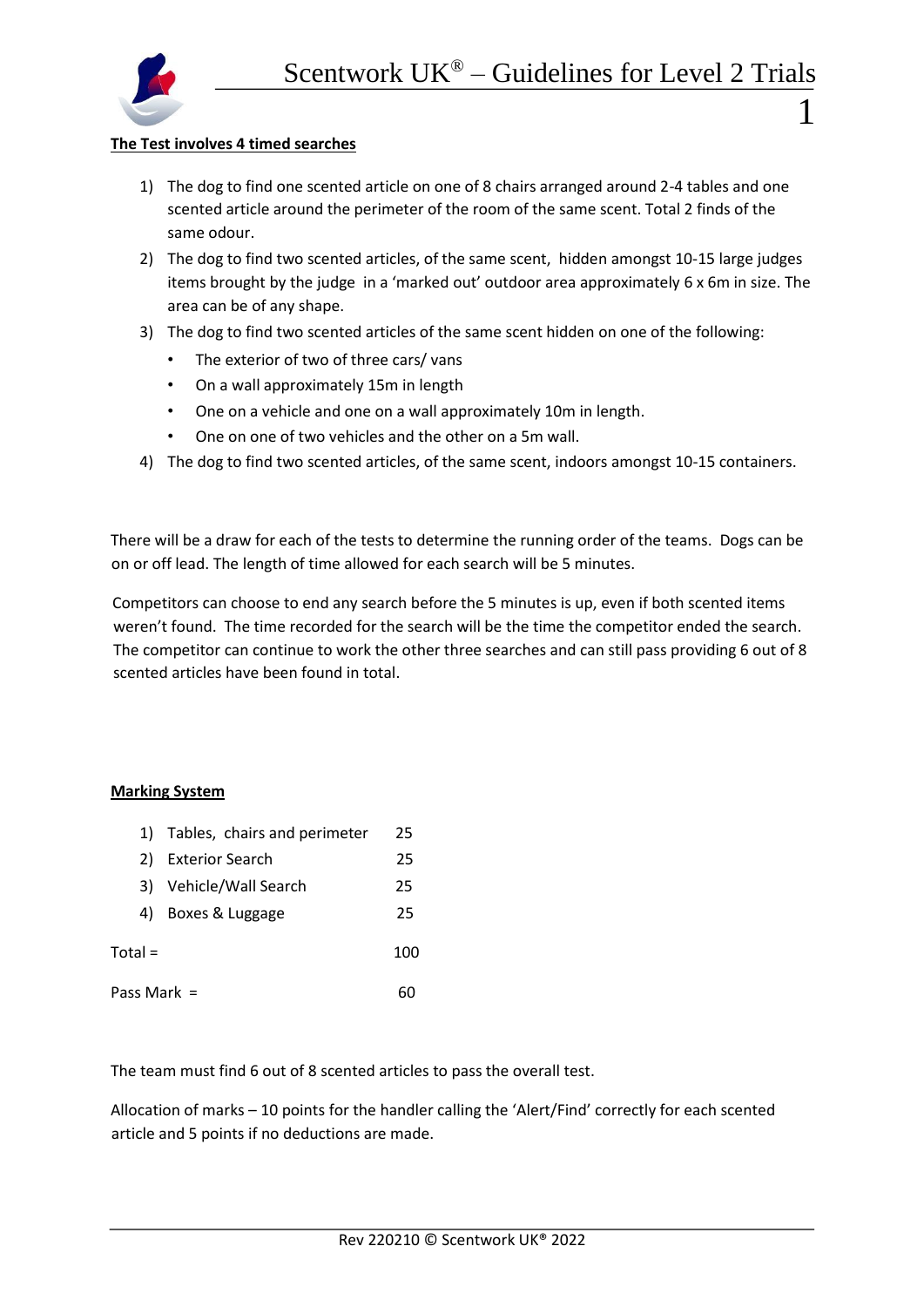

If the handler fails to find both scented articles in a section, the handler is still entitled to 5 points providing no deductions have been made which will go towards the final total.

The exercises can run in any order.

Certificates of merit will be awarded to those that pass and in addition there will be rosettes from 1st -4<sup>th</sup> awarded to those with the highest marks. In the event of a tie the team with the fastest time will be the winner.

## **General Guidelines**

The team to find 6 out of 8 scented articles indicating using either an 'active' or 'passive' indication. (see notes on p9 for definition)

Competitors will run in draw order. The dog can be worked on or off lead to be decided by the handler. The handler will not be penalised for doing part of the test 'on' and the other part, 'off' lead'.

For each test there will be a start point marked with a cone

The handler will tell the judge when he/she is ready. As soon as the dog's nose passes the start marker the judge or steward will start the stop watch. The time for each exercise is 5 minutes.

The handler is given the option to have a 30 second warning before the 5 minute time is up.

No items should be touched or moved by the competitor unless the judge gives permission.

The clock will be stopped when the handler calls the first alert correctly and the competitor will leave the search area to reward the dog.

In the **Boxes & Luggage, Tables & Chairs and Exterior Searches** - The item will be removed from the search area and the stop watch will be started again when the handler resumes the search.

**Vehicle/Wall Search** - The clock will be stopped when the competitor calls the first alert correct and the competitor will leave the search area to reward the dog. The vehicle or 'scented article' hidden on the wall will not be removed but the stop watch will be started again when the handler resumes the search.

The trials manager will decide whether to use a vehicle, wall or both for the 'Vehicle or Wall' search.

If 3 vehicles, 1 vehicle and a 10m wall or 2 vehicles and a 5m wall are used, the item will not be removed but the clock will be stopped and the handler may still leave the search area to reward their dog.

If a 15m wall is used the clock will be stopped after the 'Find' so that the handler can leave the search area to reward their dog.

In the event of an incorrect 'alert' the competitor will be told at the time and asked to resume the search to find a 'scented article'. The handler and dog team, can search either or both areas again irrespective of where the previous 'false' alert occurred. On the success of finding a 'Scented article'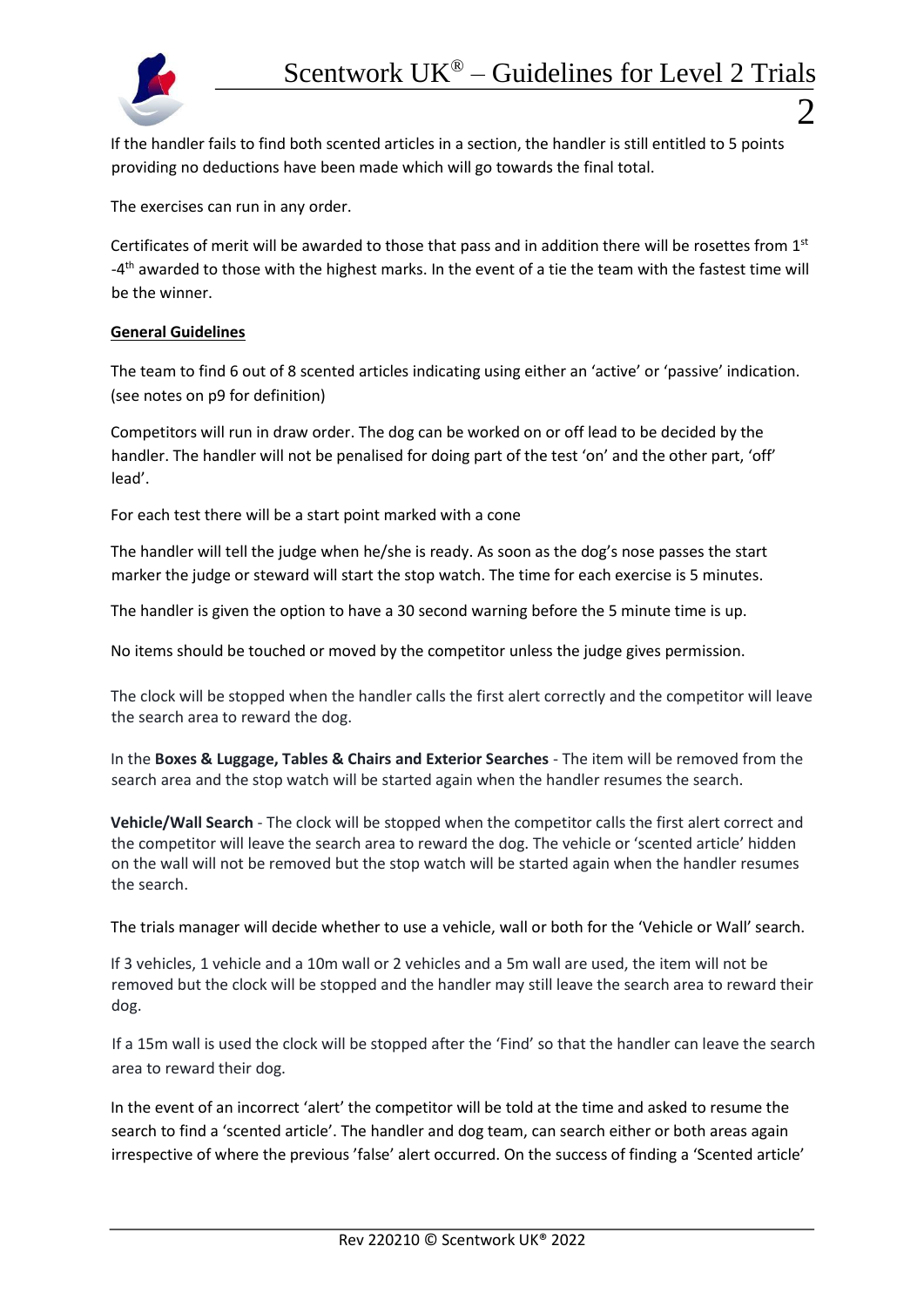

the competitor will not be allowed to search for the second scented article but the competitor will gain enough marks to pass overall providing six scented articles have been found in total.

Calling the 'Alert/Find' – When the handler thinks his/her dog has found the scented article the handler should tell the judge either verbally and/or raising their hand/arm to the judge. If the judge asks the competitor to confirm 'where' for clarification, the competitor should not send the dog in again but should show the judge by 'pointing' to where the scented article might be hidden. *Marks*  will be lost if the competitor asks the dog to search for a second time. The judge will tell the handler at the time if this is correct and this will result in a pass or fail for this team.

The competitor will be told after the search how many scented articles were found and how many deductions were lost except in level 8. It is the responsibility of the competitor to point out any discrepancies at the time as marks cannot be changed from then after.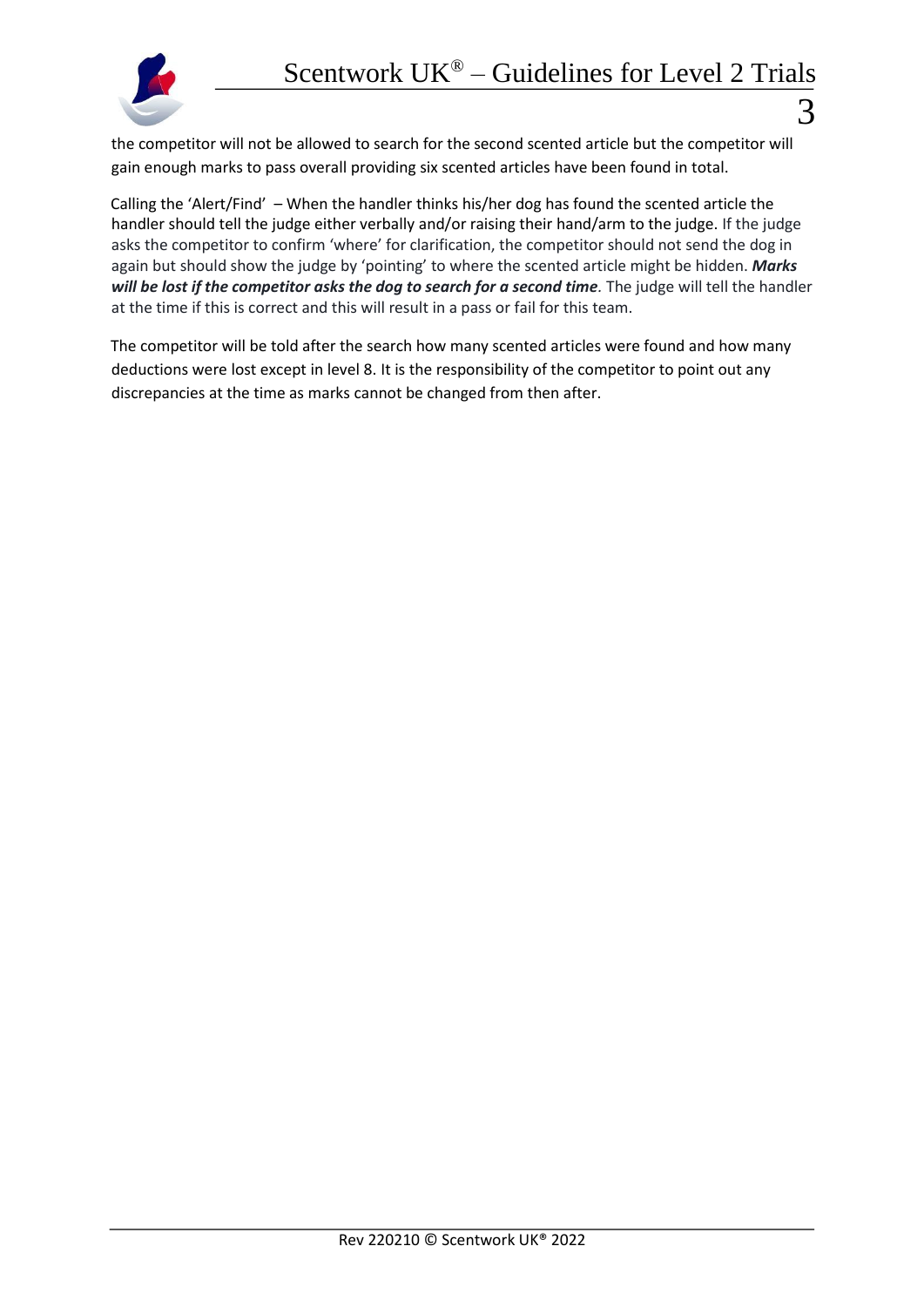

 $\varDelta$ 

## **Judges Guidelines**

The judge may hold a briefing before the tests begin and may give the handler a brief critique of their work after each test.

The Judge will ask the competitor how they will let them know that their dog has found the scented articles.

The judge will ask the competitor if they want a 30 second warning before the end of time

When the competitor calls the 'alert' the judge will tell the competitor at the time if this is correct or not.

Scented articles should be placed in the hide at least 10 minutes before the first competitor starts.

The scented article should be hidden from view and positioned to prevent the dog from retrieving as far as possible.

In the vehicle search and wall search if the dog is near the source of the scent, but it is not clear to the judge that the dog has communicated the exact location to the handler, the judge should ask "where?" The handler must then indicate the source of the scent by pointing or gesturing. For Level 1-4 trials, the handler may indicate an area up to 6 inches, on any axis. (a vertical six inches, a horizontal six inches, or a diagonal six inches).

The handler can indicate the source of the scented article to the judge even though the dog isn't in that area when it is called; providing it is called before the time is up.

The judge should bear in mind the Level at which the dogs are being tested as to how 'deeply' the scented articles should be hidden.

In the container search the boxes should be prepared by placing a scented article under one of the

flaps at the bottom of the box and then turning the box over. *See photo below*

A 'White dog' can be used prior to testing to check the scent strength and its location.

The time for each exercise is *5* minutes.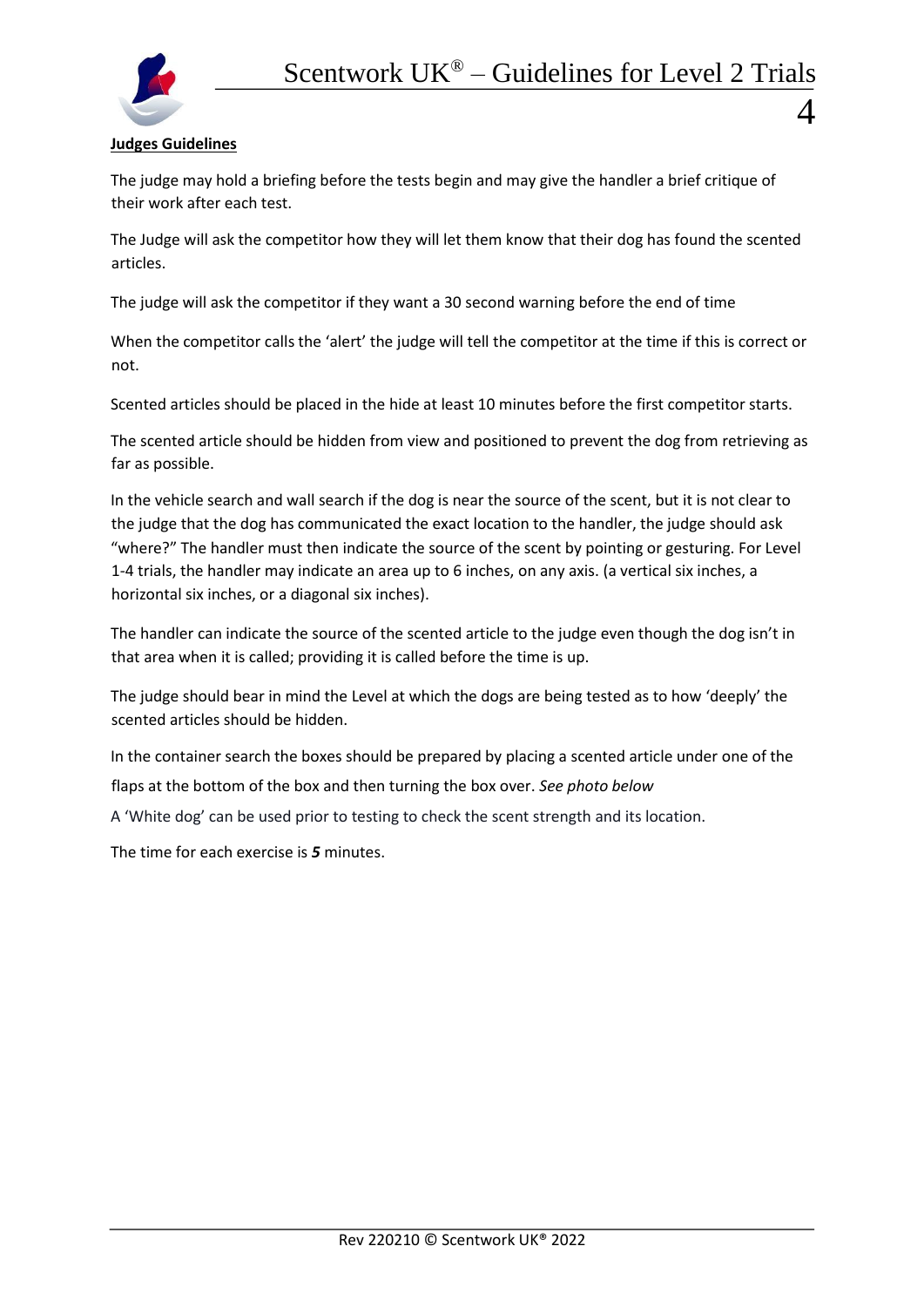

## **Judges Deductions**

| <b>Deduction Reason</b>                                                                                     | <b>Up to Points</b> |  |
|-------------------------------------------------------------------------------------------------------------|---------------------|--|
| Handler Pulling dog away from Article (see definitions)                                                     |                     |  |
| Handler not believing dogs indication (see definitions)                                                     |                     |  |
| Dog Not Searching Under Test                                                                                |                     |  |
| Handler getting in dog's way                                                                                |                     |  |
| Dog pulling out, dropping or retrieving the scented article (see definitions)                               |                     |  |
| Handler with Tight Lead (see definitions)                                                                   |                     |  |
| Dog Leaving Search Area and not responding to handlers recall (reward purposes<br>and to reset dog allowed) |                     |  |
| <b>Overuse of Verbal Corrections</b>                                                                        | .90                 |  |
| Dog Trashing Article (see definitions)                                                                      | 1.00                |  |
| Re-tasking the dog to search/indicate again, after calling the alert, if the judge asks<br>"where?"         |                     |  |
| Handler Touching Items/Vehicle/Wall                                                                         |                     |  |
| Handler using lead/harness in corrective manner                                                             |                     |  |
| Dog Swallowing Article                                                                                      |                     |  |
| Handler Rewarding Dog in Search Area (food and Toys)                                                        |                     |  |
| Dog Scratching Vehicle and causing Damage                                                                   |                     |  |
| Dog fouling in Search Area                                                                                  |                     |  |
| Dog Continuing to Foul in Search Area (Eliminated for that search only)                                     |                     |  |
| Dog Continuing to Trash Article (Eliminated for that search only)                                           |                     |  |
| Dog/Handler attacking any person or dog at a SWUK Trial                                                     |                     |  |

#### **Judges Notes:**

**Please note that the above deductions are the only deductions that can be used when Judging a Level 1 – 4 SWUK Trial.** 

**Actual value of each deduction to be determined by the judge up to the maximum points specified in the table above.**

**Once a maximum of 5 marks has been lost the competitor can no longer lose any further points but may continue with the search except for continuous fouling and trashing.** 

**Deductions are per search area and can only be deducted once per search.**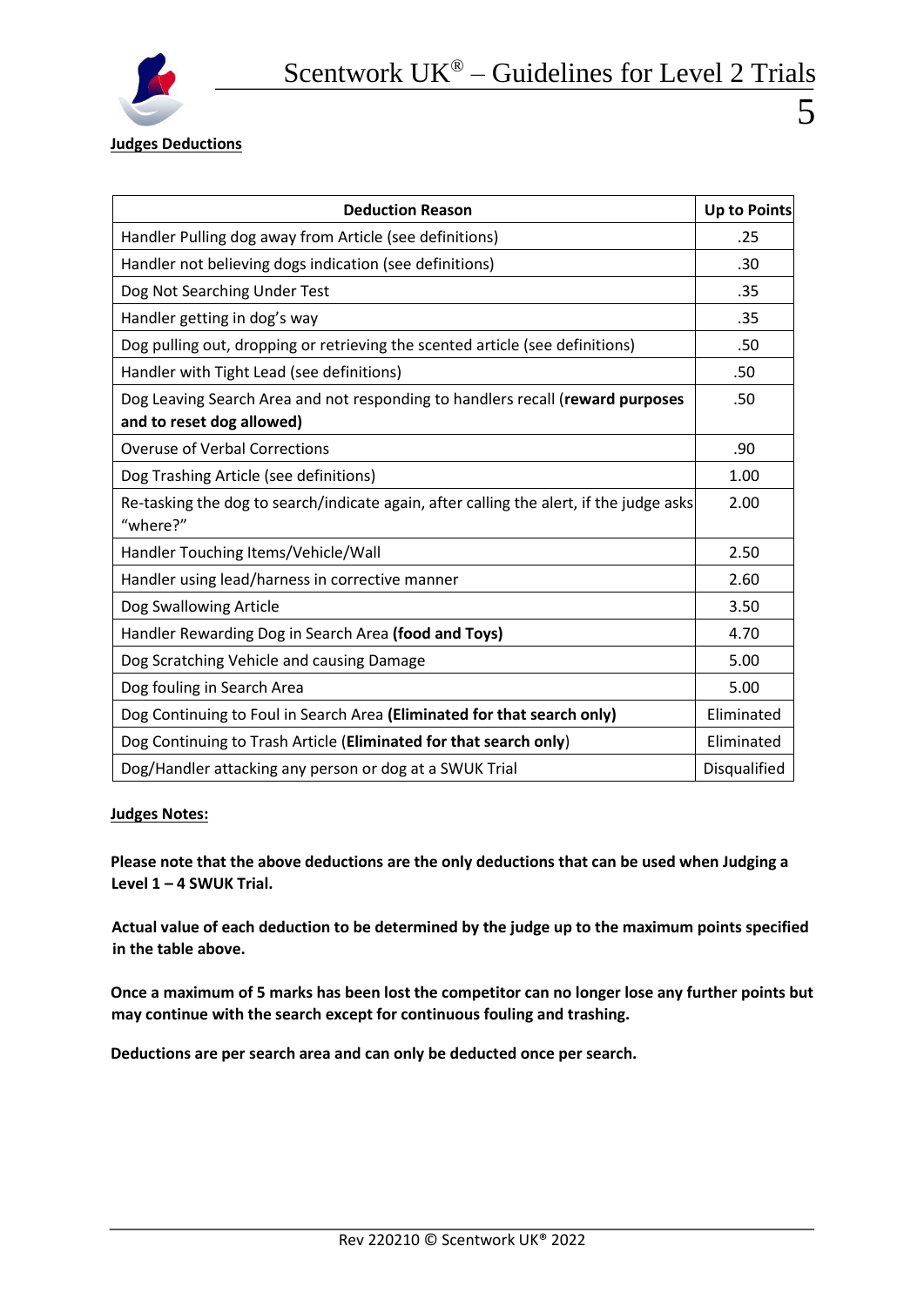

*Dog removing the scented article -* If the 'scented' article is removed and either dropped or retrieved by the dog, marks will be lost. In this event the judge must replace a fresh 'scented' article in the exact same position before it was removed and before the next dog & handler team runs. The item does not need to be replaced unless damaged occurred during the 'scented article' removal. (see definitions of 'scented article' and 'item'.)

*Scented article* – Articles that can be used as the carrier for the 'target odour'. In L1-5 the carriers can be black polycotton, polyamide and/or Velcro. In L6-8 the carriers can be any material which has shown to be absorbent to the scent and small enough to be concealed from the handler (see  $L6 - 8$ ) Judge's Guidelines)

*Items* – The term used to describe the object upon which the judge hides the scented article eg. box, bag, luggage, and any of the exterior items.

*Handler pulling dog away from article and handler not believing dogs indication -* Marks will be lost if it is clear to the judge that the dog has detected the odour and the handler either 'pulls the dog away' or does not believe the dog's indication.

*Tight lead* - Marks will be lost for the following:

-Dogs being worked continually on a tight lead.

-Dogs being restrained and prevented from reaching the hidden odour.

**NB:** The judge must decipher whether it is the dog or the handler that causes the tight lead. A dog that becomes momentarily restrained by its own choice should not be penalised.

## *Dog not quite at source*:

*levels 1 & 2*: Marks in L1 & 2 will not be lost for the handler identifying the correct box, piece of luggage, chair, interior item, and exterior items however far the dog is indicating from the hidden scented article. If the dog indicates beyond 6" from the source on the vehicle/wall search no points will be awarded for the find (it will be counted as a false, alert) but further deductions can be made for other aspects of the search.

*Trashing & Fouling -* (Please read indication description in Notes) Any behaviour that is excessive or could potentially cause damage to any items including the item that is scented. Behaviours not acceptable will include biting, persistent paw scratching (more than 3 paw contacts in succession) or throwing items around and rough handling of any non-scented items. In the event of 'trashing' items and 'fouling', marks for finding the scented article should not be lost and will go towards the final total. After a fouling incident it is recommended that the search items are moved to a new search area, if possible. If the search area cannot be moved, subsequent competitors must be made aware where the fouling incident Happened. However, in the event of continuous trashing items and repeated fouling the test must immediately be stopped by the judge and the handler/dog team 'will' be eliminated from this 'section' (not get any marks for this section) although the dog/handler team shall be allowed to partake in the other exercises.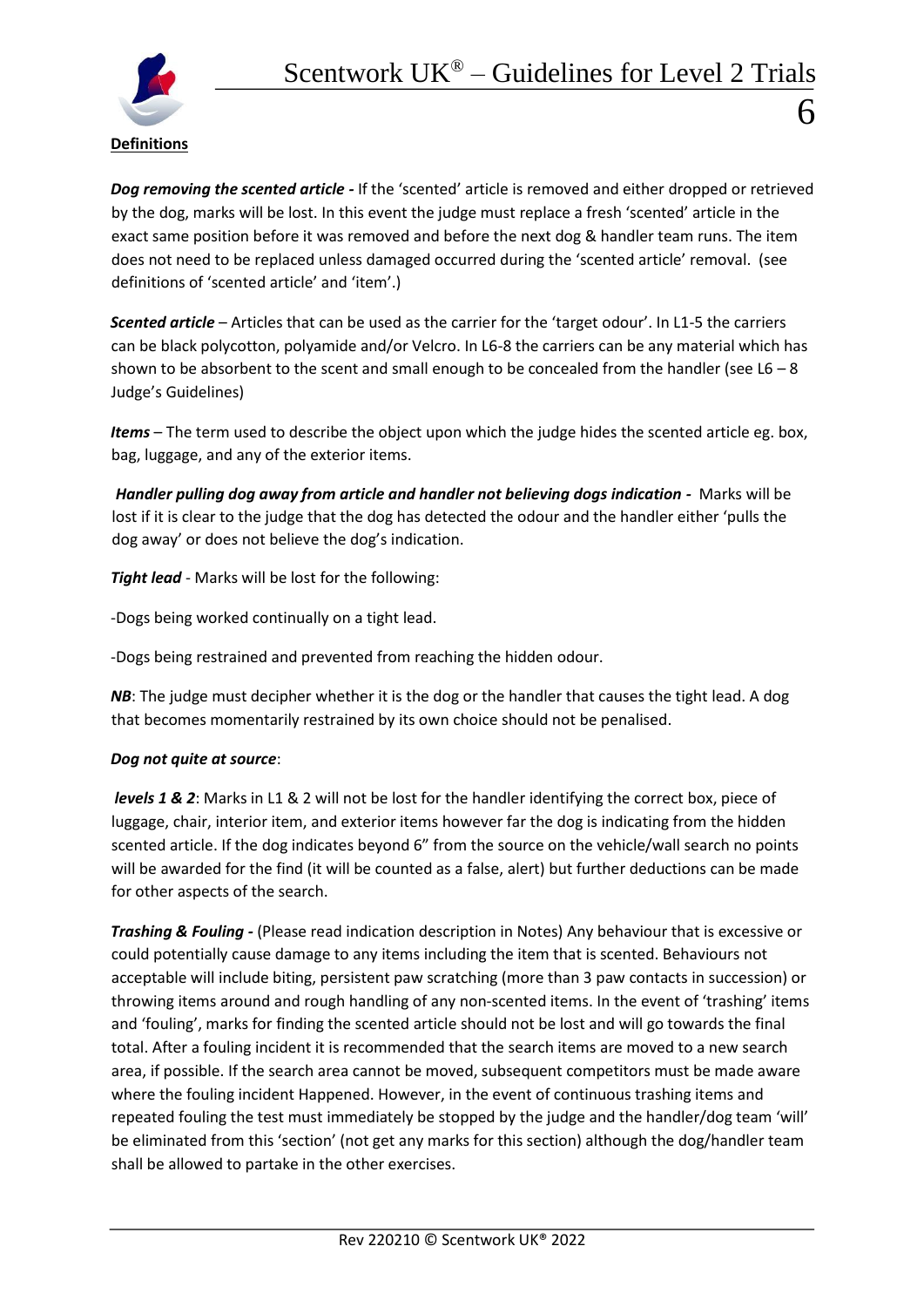

## **1) 2/4 Tables and 8 chairs & perimeter.**

The test will be conducted indoors.

There will be one scented article hidden on an item around the perimeter and another under one of the chairs amongst the table & Chairs.

The competitor can decide whether to search the perimeter or the tables & chairs first.

Marks will not be lost if the dog moves from one area to another without first finding and completing either the 'perimeter' or 'table & chairs' search areas.

The room should be as free from other room clutter which is not part of the test.

The tables and chairs can be arranged in any way although a square pattern is preferred and items may be placed around the perimeter as suitable places to hide the second scented article.

#### **2) Exterior Search**

The test must be conducted outdoors.

The ground surface can consist of materials such as grass, gravel, tarmac, artificial grass/fabric.

If it is to take place in a public area it is recommended that the area is fenced off using plastic webbing or something similar.

There should be between 10-15 items. The items should be supplied by the judge and of a size ideally that the dog cannot pick up and retrieve. The items must not contain other materials or items such as litter, rope, hessian packaging or anything else that could become a 'scent' distraction to the dog.

#### **3) Vehicle Search or wall search**

To find two scented articles on either:

- 1) The exterior of two of three vehicles.
- 2) Along a wall search approximately 15m in length
- 3) One on 1 vehicle and one on a wall approximately 10m in length.
- 4) One on one of two vehicles and the other on a wall approximately 5m in length.

The use of any vehicles is acceptable and should be cleaned prior to the test. The search vehicles should not contain any other dogs or food.

The vehicles should be parked in a safe area that allows the team easy access to all three vehicles. Ideally the area should be fenced off with the vehicles parked well away from kerbs and verges.

The two scented articles should be hidden on two of the three vehicles and not both on the same one.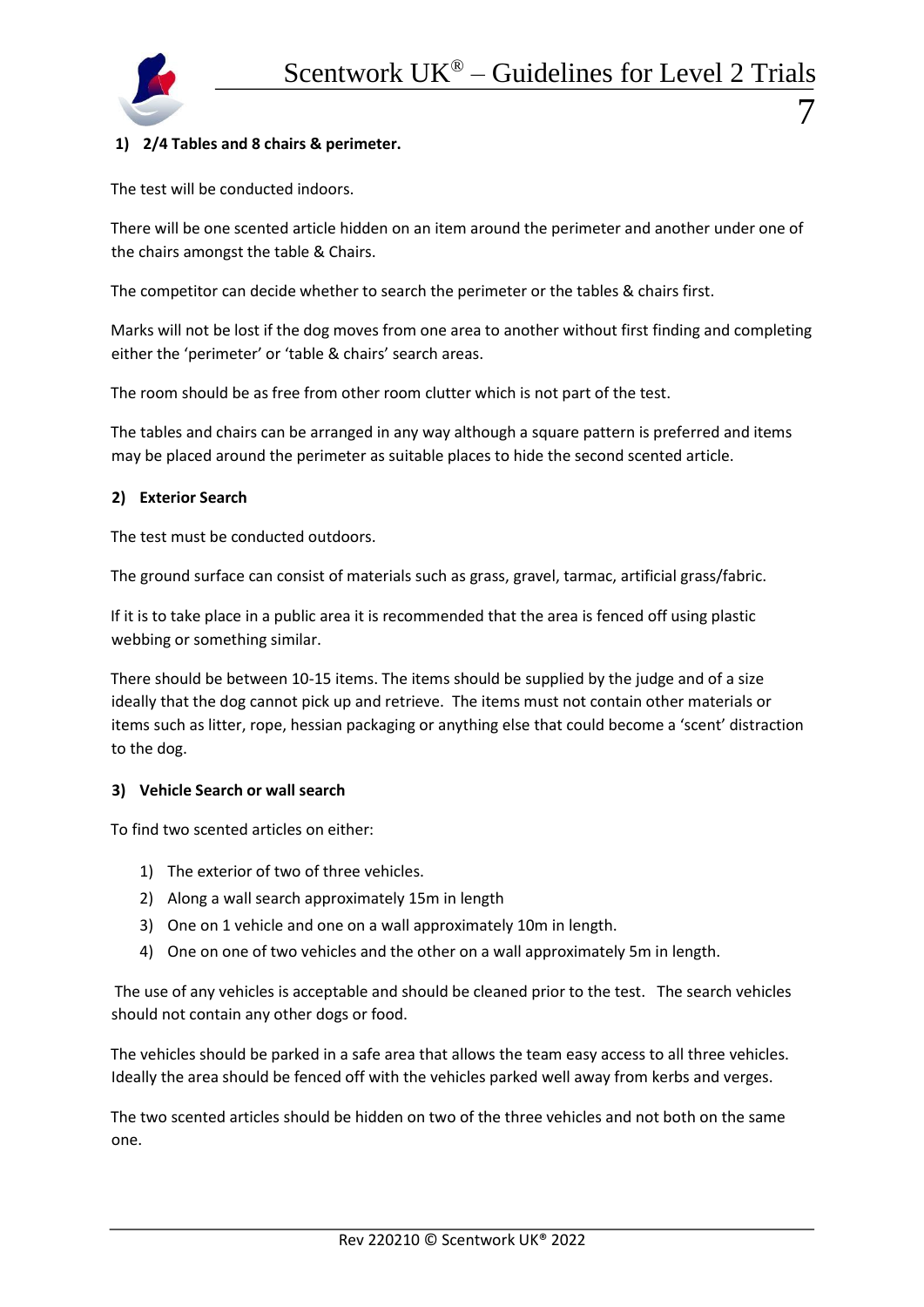

Any excessive scratching at the paintwork should be stopped by the judge immediately.

The outside wall can be brick, wood or any solid material. The length may include doors, window sills, drain pipes, taps, heating vents etc. These may be used as potential hiding places but not, heating vents if they are in use.

The scented articles should be located no higher than at nose height of the smallest dog whilst standing on its rear legs. For elderly or disabled dogs the height should be no more than at shoulder height. Handlers of these dogs should notify the judge before the start of the test.

The judge may or may not decide where the competitor should start the test. The judge will ask the handler when he/she is ready and the stop watch will be started as soon as the dog passes through the marker cones. The stop watch will be stopped after the handler has called the first alert correctly and the handler will leave the search area to reward their dog. The vehicle will not be removed from the search area when the handler resumes the search for the second scented article.

#### **4) Container Search**

To be tested indoors. The room should be as free from other room clutter as possible. There should be a mixture of approximately 50/50 10-15 boxes and luggage. One of the scented article should be placed in an item of luggage and the other under the flap of a box.

The luggage shouldn't be padded with anything other than newspaper or bubble wrap. The scented article should be fairly accessible to the dog but placed in a way to prevent retrieving and from the handler's sight. Ideal areas would be around handle areas and within zipped up pockets on luggage.

Boxes should be prepared in the following way: The scented article should be placed just in the seam then be 'over turned' (see pictures below) All the other decoy boxes in the search should be upturned as well.



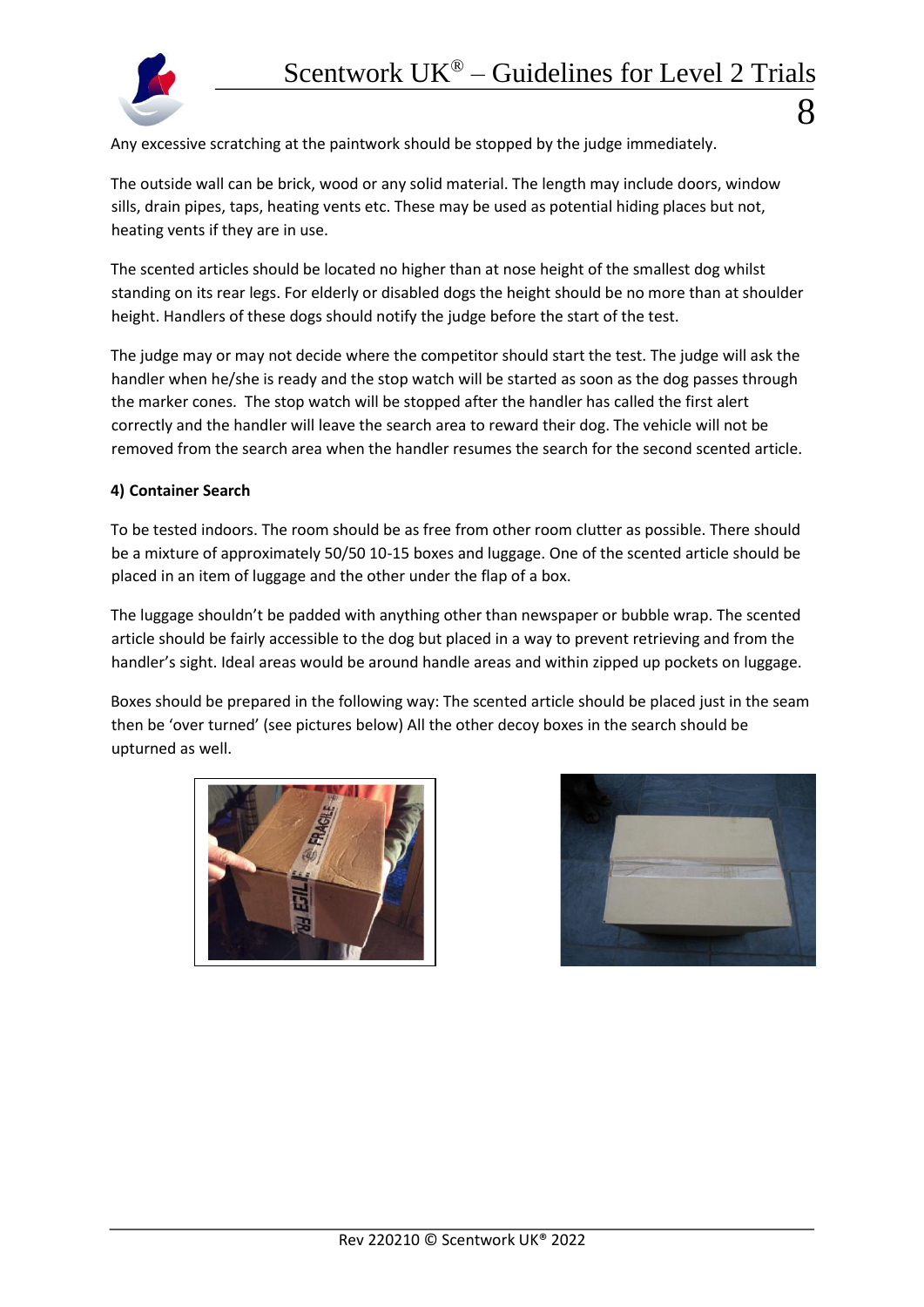

## **Notes:**

**Age of Dogs allowed to compete –** Dogs aged four and a half calendar months and over on the day of the trial are eligible to compete.

**Indication** - The dog can indicate to the handler expressing 'any' non- destructive behaviour. (see definition of trashing p6). Acceptable indications can include: freeze, stare, sit, down, lick, paw touch, nibbling, nose prod and barking.

**Eligibility for Entry** *-* Open to teams that have qualified at level 1.

Not open to teams who have gained 20 points in Level 2 or have qualified in level 3 or new teams that consist of an experienced handler and an experienced dog.

Once a dog & handler team have gained their 'Ex' title in level 2 they can no longer stay in level 2 unless they run NFC.

**White Dog –** An experienced dog, not entered in the trial, allowed to do a 'pre-run' of the test to test article strength and its location. This dog is not to be owned by anyone entered in the trial. . When a 'white dog' isn't available the first dog in the running order will complete the search, after which the judge will determine whether the search is acceptable or not. If the first dog to run encounters unforeseen difficulties, the judge can decide to adjust the search test and the dog/handler team will be allowed re-run at the end of the class.

**Equipment -**All dogs must wear either a collar or harness whilst under test. Slip leads or a half-check collar are permitted but handling marks will be deducted if used in a corrective manner. Dogs can not wear a 'halti' or any other head collar whilst working. No person shall carry out punitive correction or harsh handling of any dog at any time within the precincts of the competition.

**Fails –** An incorrect call of the location of the hide, running out of time, harsh handling.

**Calling the 'Alert/Find' –** The handler should notify the judge verbally when he/she thinks their dog has found an article.

**Rewards**: the competitor is allowed to reward their dog ONLY once they have passed through the 'marker cones' outside of the search area.

**Number of dogs entered at a trial.** It is at the trials manager's discretion whether to accept two entries from a competitor for entering two dogs in the **same** level at a trial.

**Bitches in Season** - Bitches in season are not allowed to compete at the trial or be mated at the venue.

**Position of scented articles for handlers with more than one dog** The scented articles must remain in the same location for each competitor. In the event of a person having 2 dogs, in the same level, one dog will work as per draw order and the other will run last. When more than one handler has more than one dog another separate draw should take place. The previous scented article and